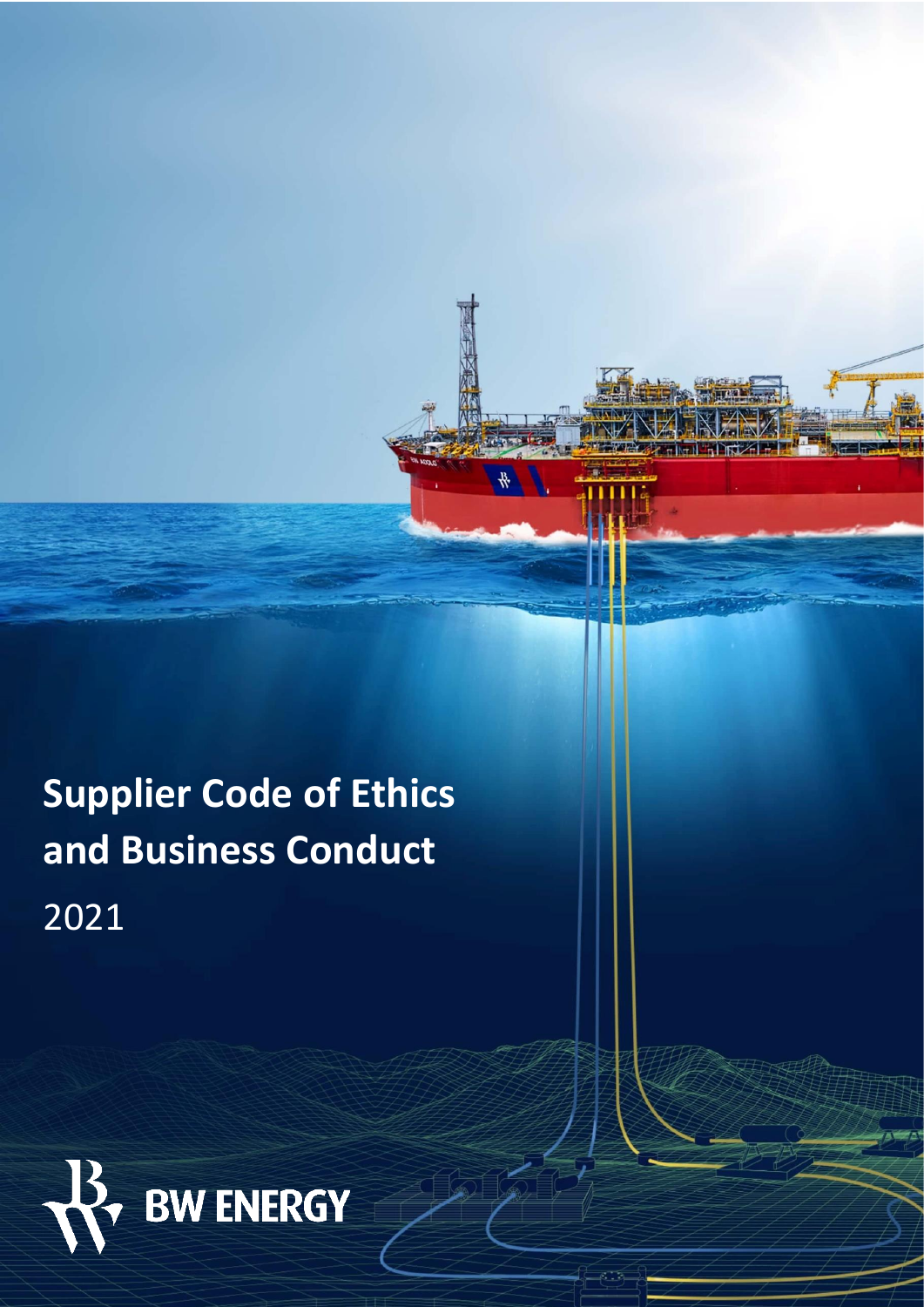BW Energy is a growth-focused oil and gas company involved in the acquisition, development and production of proven oil and natural gas fields. Since our establishment in 2016, we have successfully implemented a

BW Energy "Code of Ethics and Business Conduct" reflects our commitment to our shareholders, customers and employees to conduct our business according to the highest standards of integrity and describes the ethical principles guiding our business. That Code is supplemented by specific "Ethics and Business Conduct Guidelines", other subject matter policies and other relevant procedures in the company's Management System.

It is the expectation of BW Energy that all applicable business partners, suppliers, agents or other third parties (collectively referred to as "Suppliers" for the purpose of this document) will also observe equivalent principles when conducting businesses with the company.

To that end BW Energy has created this "Supplier Code of Ethics and Business Conduct" in which it expresses the expectations we hold for our Suppliers.

The Supplier Code of Ethics and Business Conduct is in no way intended to conflict with or modify the terms and conditions of any existing contract. In the event of a conflict, suppliers must first adhere to applicable laws and regulations, then the contract terms, followed by the principles in this Supplier Code of Conduct.

# **I. General Ethics and Business Conduct guidelines**

BW Energy requires its Suppliers to observe high standards of business and personal ethics in the conduct of their duties and responsibilities. Suppliers must practice fair dealing, honesty and integrity in every aspect in dealing with their customers, the public, the business community, shareholders, suppliers, competitors and government authorities.

We expect Suppliers shall not take unfair advantage through manipulation, concealment, abuse of privileged information. misrepresentation of material facts, or other

unfair dealing practices. BW Energy expects its Suppliers to conduct themselves in a businesslike manner. Drinking, gambling, fighting, swearing, and similar unprofessional activities are strictly prohibited while on the job or while representing BW Energy.

In all matters, Suppliers must make every effort to achieve complete, accurate, and timely communications, responding promptly and courteously to all proper requests for information and to all complaints.

We expect our Suppliers to comply with applicable laws and governmental rules and regulations in every country in which they operate.

BW Energy will not condone or tolerate any instance of unethical or unlawful behaviour.

### **II. Respect for the Individual, Human Rights and Employment Practices**

We expect our Suppliers to treat people with respect and dignity, encourage diversity, remain receptive to diverse opinions, promote equal opportunity for all and foster an inclusive and ethical culture.

BW Energy supports the United Nations Universal Declaration of Human Rights and the standards advised by the International Labour Organisation. We declare that human slavery, human trafficking, forced labour, child labour, torture and other violations of human rights are totally unacceptable.

We expect our Suppliers to ensure that child labour and forced labour is not used in the performance of work. The term "child" refers to any person under 15 or the minimum legal age for employment where the work is performed. Suppliers must adhere to regulations prohibiting human trafficking and comply with all applicable laws in the countries in which they operate, and Suppliers must not, for example, require personnel to pay recruitment fees or deposits; destroy, confiscate or conceal identify or immigration documents.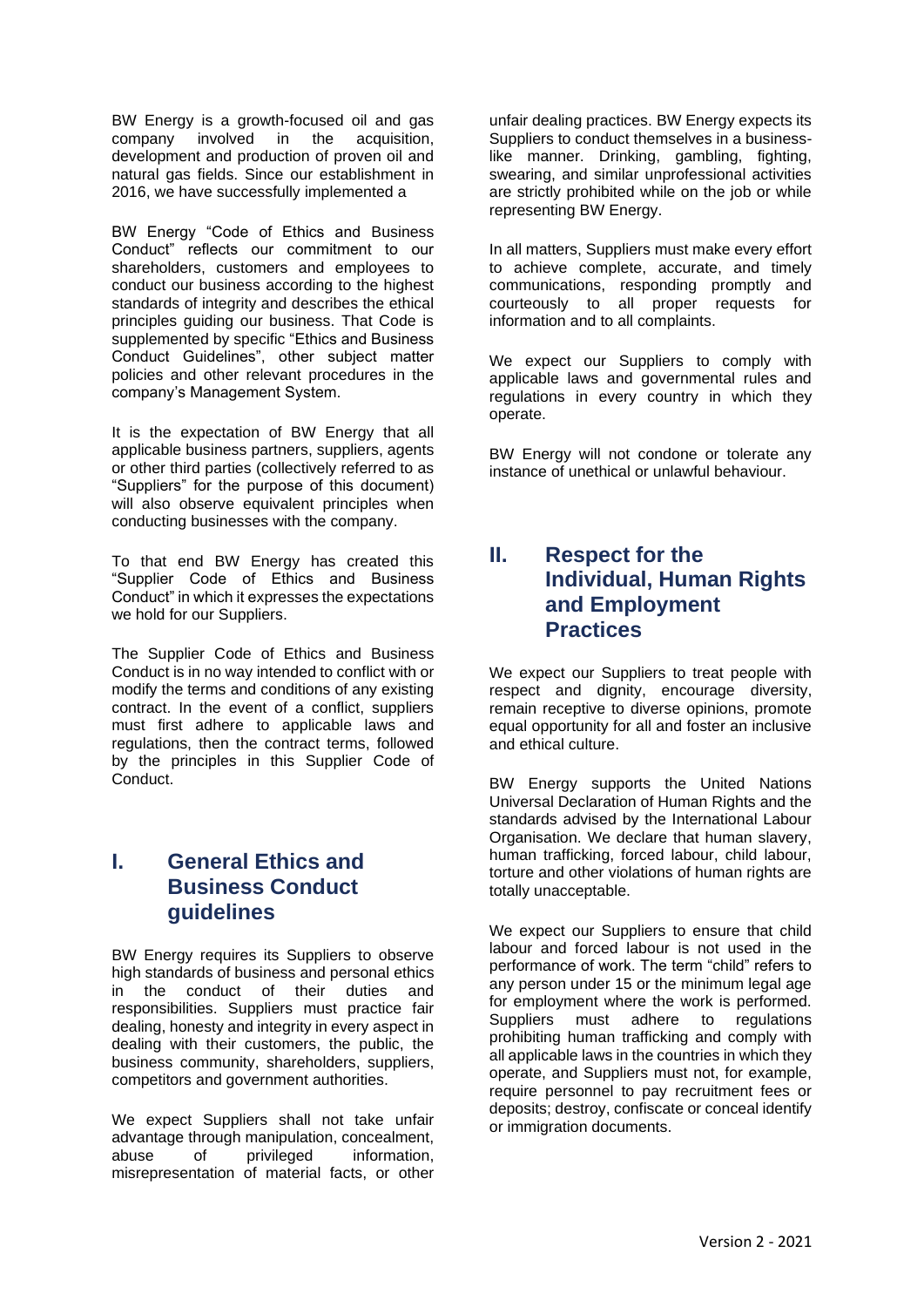BW Energy requires that Suppliers prohibit unlawful discrimination on account of race (including colour, nationality and ethnic or national origin), Social status or origin, age, gender or gender identity or expression, sexual orientation, marital or civil partnership status or family structure, maternity or pregnancy, religion, political belief or disability.

We expect our Suppliers to ensure that their employees are afforded an employment environment that is free from physical, psychological, and verbal harassment or abusive conduct. Living conditions should be acceptable in relation to housing, sanitation, electricity and water supply, transport and communications.

We expect our Suppliers to ensure that, in accordance with applicable laws and regulations: wages are paid and minimum living wages are adhered to; working hours are compliant, not excessive and not exceeding the local stipulated maximum number of working hours; hired labour are provided with written agreements of employment, setting out conditions and rights in a language understandable to the individual; hired labour have access to effective grievance mechanisms.

We expect our Suppliers to commit to ensuring effective employee relations through mechanisms for receiving employee feedback and addressing employee concerns, including supporting freedom of association and collective bargaining.

# **III. Anti-corruption**

BW Energy is against any and all forms of corruption and is committed to support and promote a business environment free of corruption and bribery.

#### **Anti-Corruption laws and Illegal Payments**

BW Energy is committed to complying with anticorruption laws. Our Suppliers must comply with the anti-corruption laws, directives and/or regulations that govern operations in the countries in which they do business.

No one acting on BW Energy's behalf shall directly or indirectly offer, promise, give or receive bribes, kickbacks, inappropriate gifts or other undue advantages or remuneration in order to achieve improper business or personal advantage.

This includes a prohibition on facilitating payments intended to expedite or secure performance of a routine government action (for example, obtaining a visa or customs clearance) even in locations where such activity may not violate local law. If there is an imminent threat to the life, health, safety or liberty of an individual (or those around them), it is recognised that he or she may take steps reasonable under the circumstances to avoid that risk, including if necessary, making a payment that is demanded in connection with the threat. If such payments are being made during duress, this should be reported to the Corporate Integrity department if related to our operations.

### **Gifts & Hospitality**

We expect our Suppliers to compete on the merits of their products and services. The exchange of business courtesies may not be used to gain an unfair competitive advantage. In any business relationship our Suppliers must ensure that the offering or receipt of any gift or hospitality is permitted by law and regulations and that these exchanges do not violate the rules and standards of BW Energy or the recipient's organisation and are consistent with reasonable marketplace customs and practices.

We expect our Suppliers to exert due diligence to prevent and detect corruption in all business arrangements and to ensure that their representatives (including employees and consultants) have been appropriately educated and trained in how to deal with bribery risks and how to resolve them in a manner consistent with relevant laws, directives and regulations.

In principle gifts can be perfectly legitimate and acceptable to offer and to accept gifts or hospitality. However,

It must never create, or appear to create, improper influence between the parties.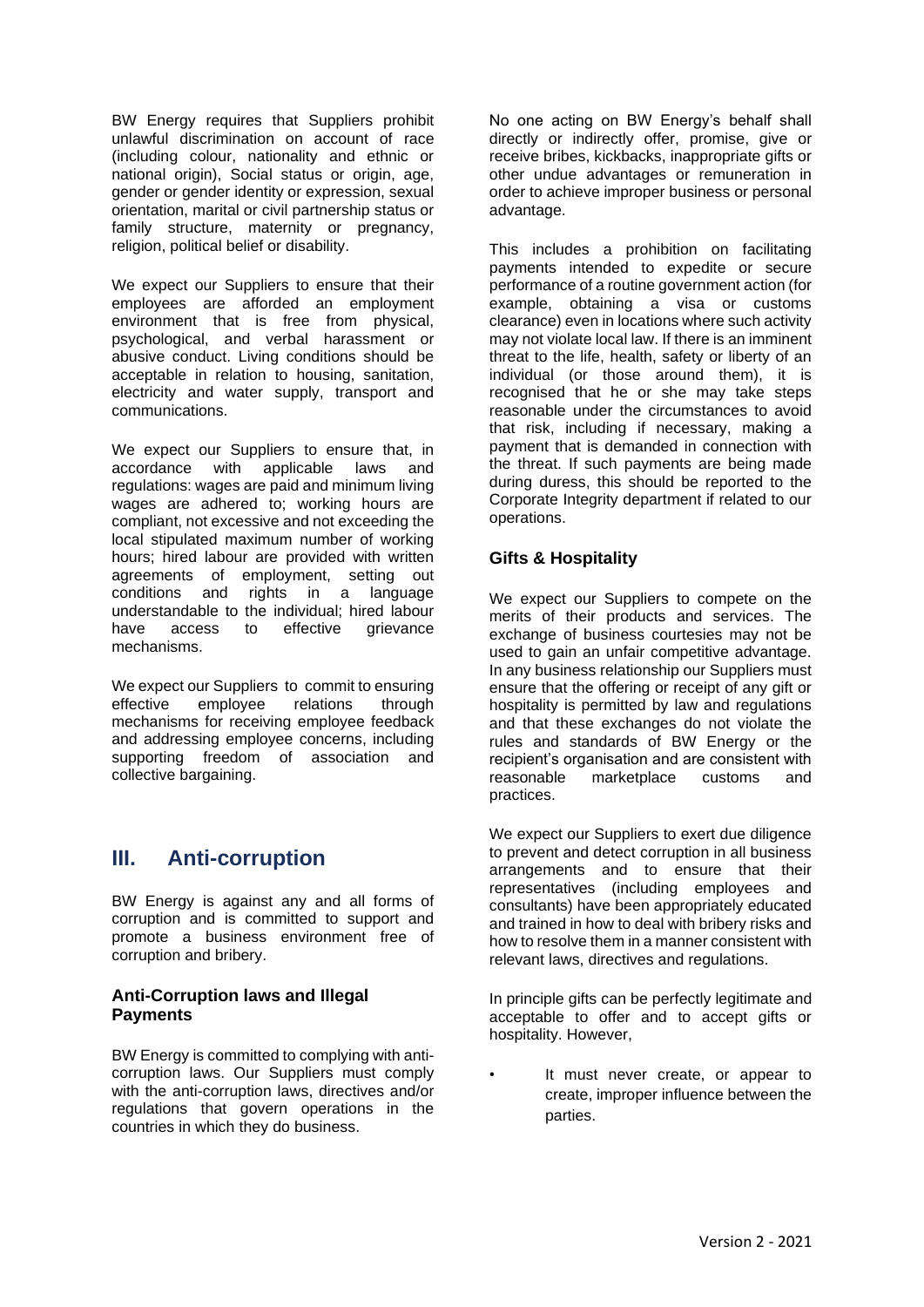- Giving and receiving gifts should be modest in terms of value and frequency, and the circumstances should be appropriate.
- Gifts, hospitality and expenses should always be given and received in a transparent manner and must never place the recipient under any obligation.
- Giving or receiving gifts in the form of cash is STRICTLY prohibited.

### **Competition/ Anti-Trust**

BW Energy is committed to fair and open competition. In no circumstances shall Suppliers engage in any anti-competitive practices or other activities in violation of applicable competition/ anti-trust laws and directives. Our Suppliers must not fix prices or rig bids with their competitors. They must not exchange current, recent, or future pricing information with competitors and our Suppliers must refrain from participating in a cartel.

#### **Money Laundering and Insider Trading**

BW Energy expects its Suppliers to take the necessary steps in order to prevent its financial transactions from being used by others to launder money.

Our Suppliers and their personnel must not use, or contribute to others using, insider information about BW Energy or other companies to subscribe for or trade in securities, this applies to any person living in their households, like a spouse or anyone who is financially dependent, such as children.

# **IV. Health, Safety, Environment and Quality**

Suppliers must take due care to ensure their products and services meet BW Energy's quality standards. We expect our Suppliers to have in place quality assurance processes to identify defects and implement corrective actions, and to facilitate the delivery of products and services whose quality meets or exceeds the contract requirements.

We expect our Suppliers to work, with continuous improvement, for a healthy, safe and secure working environment according to internationally recognised Health & Safety management principles and practices.

BW Energy respects all applicable environmental legislation and permit requirements and aims to achieve resource efficiency and prevent harm to the environment. Our Suppliers are accordingly required to work according to applicable laws and internationally recognised environmental principles and practices.

# **V. Trade Compliance**

We expect our Suppliers to ensure that their business activities are conducted in accordance with all applicable laws and regulations covering the Import and Export of goods and services, this includes compliance with Strategic Export Control Regulations, Customs regulations and related tax laws and anti-boycott laws.

BW Energy complies with all relevant Trade Sanctions and Embargoes and expects Suppliers to uphold such restrictions and to be vigilant to ensure that their financial transactions and supply chain complies with such restrictions.

Suppliers must cooperate with us to obtain relevant information on export control or customs classification and to identify consignees and end users.

# **V. Protection of Information and Assets**

Confidential/ Proprietary Information

Trade secrets and other proprietary information about BW Energy, its business activities, technology, other intellectual property, financial position or personnel, as well as information about or received from BW Energy's clients, other suppliers and partners, must be treated as confidential by our Suppliers.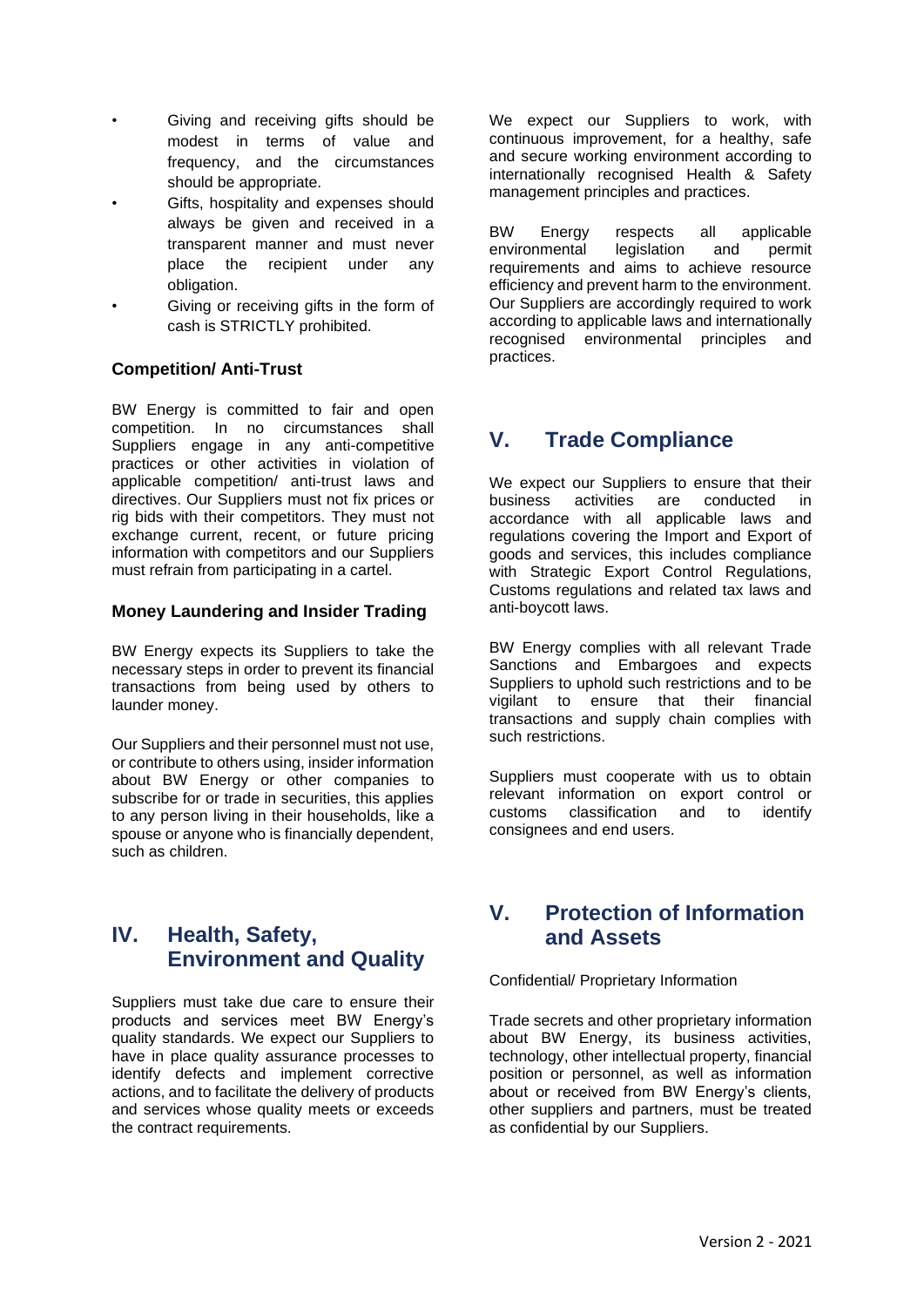Such information may not be disclosed by our Suppliers for any purpose (e.g. advertisement, publicity and the like) other than the business purpose for which it was provided, without proper authority from the owner of the information. The obligation to preserve confidential information continues after our contract with Suppliers ends.

#### **Communications**

We expect our Supplier to take care to separate their personal roles from their BW Energy positions when communicating on matters not involving BW Energy business.

When communicating publicly on matters that involve BW Energy business, Suppliers must not presume to speak for BW Energy on any topic, unless they are authorized to do so or are certain that the views they express are those of BW Energy (and it is BW Energy's desire that such views be publicly disseminated).

When dealing with anyone outside BW Energy, including public officials, Suppliers must take care not to compromise the integrity or damage the reputation of either BW Energy, or any outside individual, business, or government body.

#### **Data Protection and Information Security**

BW Energy is required to protect personal data, and the same is expected of our Suppliers. If personal data falls into the wrong hands, it may be possible for criminals to identify an individual and target them for illegal activity. We therefore all have a responsibility to protect the data of that we are managing.

We expect Suppliers to observe the following principles

- Make sure the data is processed lawfully, fairly and transparently.
- Don't use data for purposes other than the purpose about which you have informed the individual - make sure you only collect data for specified, explicit and legitimate purposes. Don't process data in a way that is incompatible with those purposes.
- Use personal data only for the purposes for which it was originally obtained. Make sure your use of data is adequate, relevant and limited to what is necessary.
- Protect data at all costs and safeguard identity by stripping out information unnecessary for the purpose.
- Obtain the consent of the person concerned before externally disclosing any personal information, unless legal process or contractual obligation provides otherwise.

In all circumstances, the collection or release of personal information should be consistent with relevant Data Protection and Privacy laws and regulations.

Suppliers must protect confidential and proprietary information of others, including personal information, from unauthorized access, destruction, use, modification and disclosure, through appropriate physical and electronic security procedures.

Suppliers shall ensure extension of these Data Privacy and Information Security requirements to all sub-supplier sources they employ or engage.

#### **Funds, Assets and Accurate Records**

BW Energy expects Suppliers to impose strict standards to prevent fraud and dishonesty.

Suppliers who have access to BW Energy's funds in any form must follow the prescribed procedures for recording, handling, and protecting money as detailed in our policies and procedures or terms and conditions. Funds and all other assets of BW Energy are to be used for the purposes of BW Energy only and not for personal benefit of any Supplier or its personnel.

We expect Supplier to create accurate and reliable records. Suppliers must not make or engage in any false record or communication of any kind, including but not limited to false expense, attendance, production, financial, or similar reports and statements.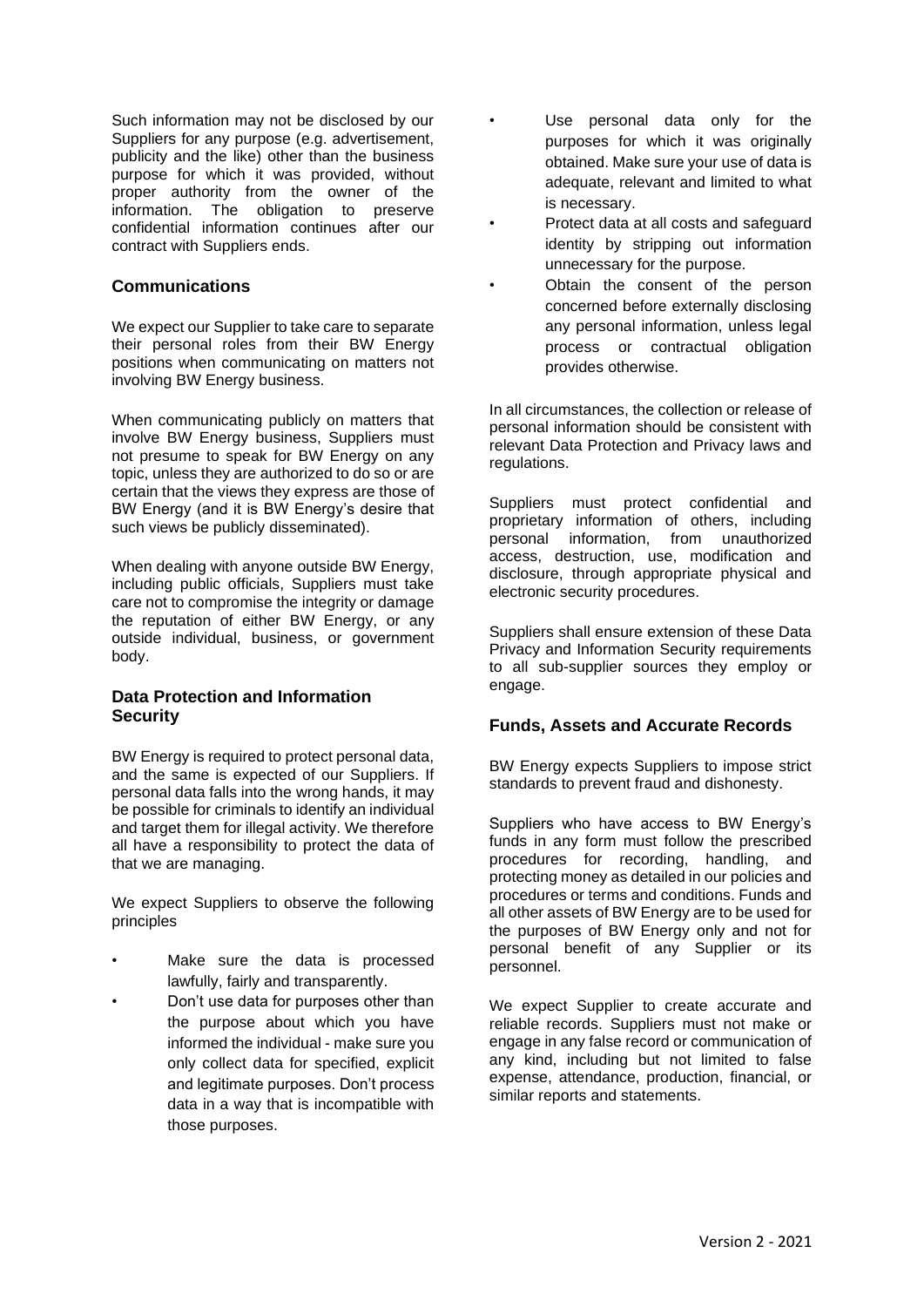When a record is no longer needed to conduct current business, records should still be retained based on the applicable retention requirements.

# **VII. Loyalty & Conflicts of Interest**

BW Energy requires Suppliers to be loyal to BW Energy, and to refrain from actions or to have interests that make it difficult to perform their work scope objectively and effectively.

We expect our Suppliers to behave impartially in all business dealings and not give other companies, organisations or individuals improper advantages, including avoiding all conflicts of interest, or situations giving the appearance of an actual or potential conflict, in their dealings with BW Energy.

We expect suppliers to notify all affected parties in the event that an actual or potential conflict arises, including in the situation of a conflict between the interests of the company and personal interests of the individual or those of close relatives, friends or associates.

# **VIII. Ethics and Business Conduct Programme Expectations**

#### **Expressions of Concern**

BW Energy encourages open discussions about responsible conduct, and we expect our Suppliers to provide their employees with avenues for raising legal or ethical issues without fear of retaliation. We expect our Suppliers to take action to prevent, detect and correct any retaliatory actions.

We expect our Suppliers to support the monitoring and enforcement of the principles in our Code of Ethics and Business Conduct by raising any legal or ethical issues concerning BW Energy business (including the conduct of its employees, agents, or other representatives).

Our registered Suppliers have access to our BW Energy "Speak Up Channel" to report any concerns or breach of our BW Energy policies and principles and will be provided details of how to access the "Speak Up Channel" during onboarding or qualification activities.

BW Energy confirms that no retaliation will be taken against any Supplier or Supplier employee for raising any concern, questions or complaints in good faith and all reports of suspected violations will be treated confidentially. Reviews and investigation will be conducted in an independent, fair and unbiased manner with respect to all parties involved and in accordance with relevant laws and principles (including fair hearing). All reports will be documented and if needed will be reported to the relevant authorities.

#### **Policies and Procedures**

Commensurate to the size and nature of their business, we expect Suppliers to have management systems in place to support compliance with laws, regulations and the expectations related or expressly addressed in this Code.

We encourage Suppliers to implement their own written policies and procedures and to flow down the principles of a Code of Ethics and Business Conduct to their own employees, representatives and to third parties who provide them with goods and services.

These relevant Supplier procedures and systems will be reviewed during the BW Energy 3rd party compliance assessment process.

### **Consequences of infringement**

In the event of a violation of the expectation cited in this Code, BW Energy may undertake corrective action to remedy the situation. We reserve the right to terminate relationships with Suppliers under the terms of existing contracts.